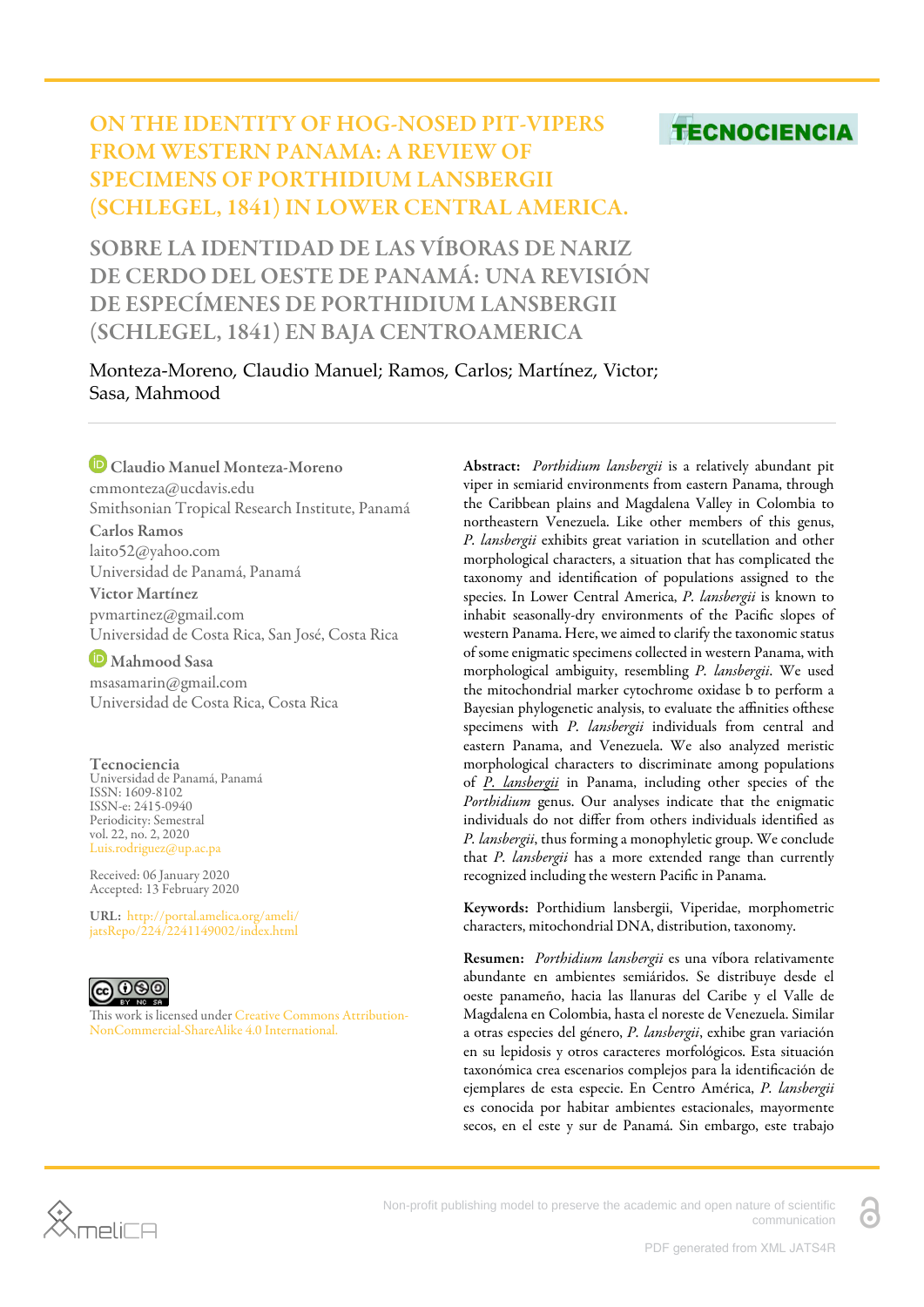procura aclarar el estado taxonómico de algunos especímenes enigmáticos colectados en el oeste de Panamá, con ambigüedad morfológica y que se asemejan a *P. lansbergii*. Utilizamos el marcador mitocondrial citocromo oxidasa b para evaluar las afinidades de estos especímenes con individuos de *P. lansbergii* de centro y este de Panamá, así como de Venezuela, mediante análisis filogenético Bayesiano. Realizamos un análisis de caracteres morfométricos para discriminar entre poblaciones de *P. lansbergii* en Panamá, incluyendo otras especies del género. Nuestros resultados sugieren que los individuos enigmáticos no difieren de *P.lansbergii*, formando un grupo monofilético. Concluimos que la distribución de *P. lansbergii* incluye tierras del oeste pacifico panameño y es más amplia de lo que se reconoce actualmente.

Palabras clave: Porthidium lansbergii, Viperidae, caracteres morfométricos, ADN mitocondrial, distribución, taxonomía .

## INTRODUCTION

e genus Porthidium was described by [Edward D. Cope \(1871\) t](#page-10-0)o assign the nominal species *P*. *nasutum* and *P.lansbergii*, recognizing several anatomical features that separate them from other species then included in *Bothrops* (Bocourt, 1868) and *Trigonocephalus* (Schlegel 1841), respectively. As currently accepted, *Porthidium* includes nine small to medium sized pit-viper species that exhibit cryptic coloration and are often referred to as the *hog-nosed pit-vipers* due to their characteristic high rostral scale that tends to elevate –slightly or greatly– the tip of the snout [\(Campbell and Lamar, 200](#page-11-0)4; [Köhler, 2003\)](#page-11-1). Snakes in this genus are distributed at low to mid elevations in mesic and dry regions throughout most of Mesoamerica south to northwestern South America [Campbell and Lamar, 2004\)](#page-11-0), comprising a monophyletic clade that has close affinities with the genera *Cerrophidion* and *Metlapilcoatlus* [\(Castoe et al., 2005](#page-10-1); [Campbell et al., 2019](#page-10-2)).

Most species within *Porthidium* are relatively abundant within their distributions, but the extent of variation in morphological and color pattern traits –and the great overlap of meristic characters among nominal species– have complicated proper identification throughout their range. Furthermore, early researchers created taxonomic confusion by including closely related *Porthidium* species into their description of nominal species (see Campbell and [Lamar, 2004](#page-11-0) for a review). Thus, it is not surprising that comprehensive morphological and/or molecular analyses of wide ranged species have revealed the existence of distinct populations that represent cryptic species, following their own evolutionary trajectory. For instance, P. porrasi, a hog-nosed pit-viper that inhabits lowland mesic forest in the southern Pacific of Costa Rica (Lamar and Sasa, 2003), was previously recognized as a distinct population of *P. nasutum* [\(Porras](#page-11-2) [et al., 1981;](#page-11-2) [Savage, 2002](#page-11-3)).

In the case of *P. lansbergii* (type-locality: Turbaco, Colombia), the

problem has been even more complicated. For this species, several subspecies have been previously proposed, and it was suspected that *P. lansbergii* may be polytypic [\(Campbell and Lamar 1989,](#page-10-3) [2004](#page-11-0)). The distributional range of *P. lansbergii* includes the Caribbean plains and the Magdalena Valley in northern Colombia eastward to northern and central Venezuela, including the Maracaibo basin, ranging in elevation from sea level to at least 1270 m ([Campbell and Lamar, 2004\)](#page-11-0). The species also occurs in coastal plains of the Pacific from eastern (Darien region) to central Panama [\(Fig 1.](#page-2-0)). Along its range, *P. lansbergii* occurs mainly in seasonally dry environments, although it also inhabits humid forests of eastern Panama and Colombia ([Campbell and Lamar, 2004](#page-11-0)).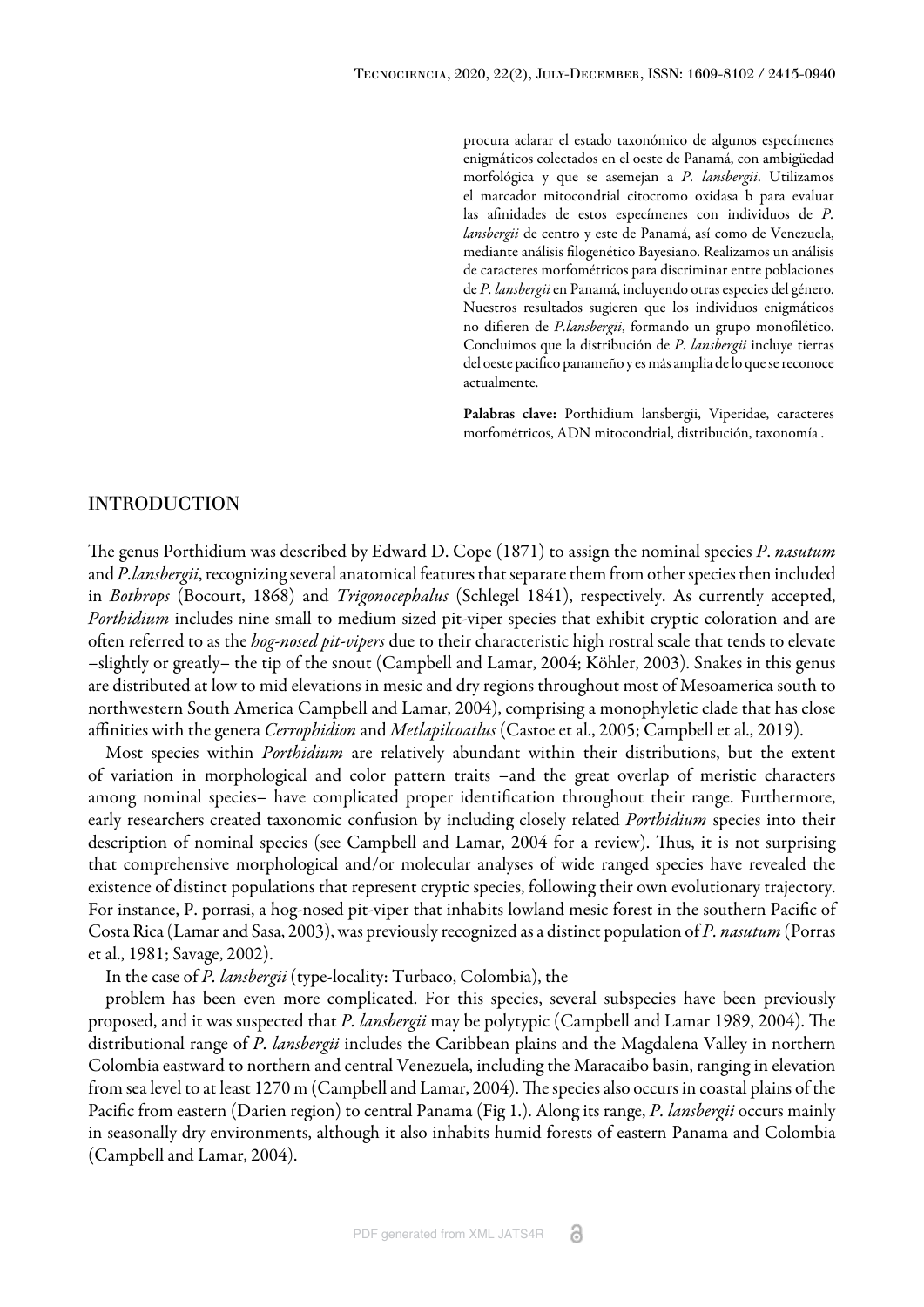<span id="page-2-0"></span>

FIG. 1 Distribution of P. lansbergii in Panama.

Map of Panama showing the distribution based on [Campbell and Lamar \(2004\)](#page-11-0) in blue; specimens from the CEREO collection in black triangles, from museums in red triangles, and observed by authors in green triangles. Point patterns represents the extended distribution for *P. lansbergii* presented herein

Although *P. lansbergii* has been extensively collected in central and eastern Panama, its status in western Panama remains unclear. A few

museum records account for collection localities scattered throughout the Pacific coast on the occidental provinces of Chiriqui, Veraguas, and Cocle. For instance, H. Clark recorded an individual in 1936 from Puerto Armuelles, in Chiriqui Province (MCZ:Herp:R-42731, [Fig. 2\)](#page-3-0), which represents a range extension over 350 km from known localities in central Panama. Moreover, several enigmatic individuals, with ambiguous morphology, were collected at some localities in the western Pacific of Panama [\(Fig. 3](#page-3-1)). These specimens were housed at the snake collection in the 'Centro para Investigaciones y Respuestas en Ofidiología (CEREO), Facultad de Ciencias Naturales, Exactas y Tecnologia' at the University of Panama. Based only in the folidosis, these specimens were, tentatively, identified as P. cf. lansbergii by Martinez, V. However, the atypical coloration patterns observed (V. Martinez, pers. obs.) in these individuals made their taxonomy confusing ([Fig. 3](#page-3-1)). Therefore, we aimed to clarify these enigmatic individuals' identification. We compared morphometric characters, sequenced mitochondrial DNA fragment cytochrome oxidase b and conducted an intensive literature search. We formally assigned them to P. lansbergii, thus providing strong evidence to support that its distributional range should be extended to the western Pacific slope of Panama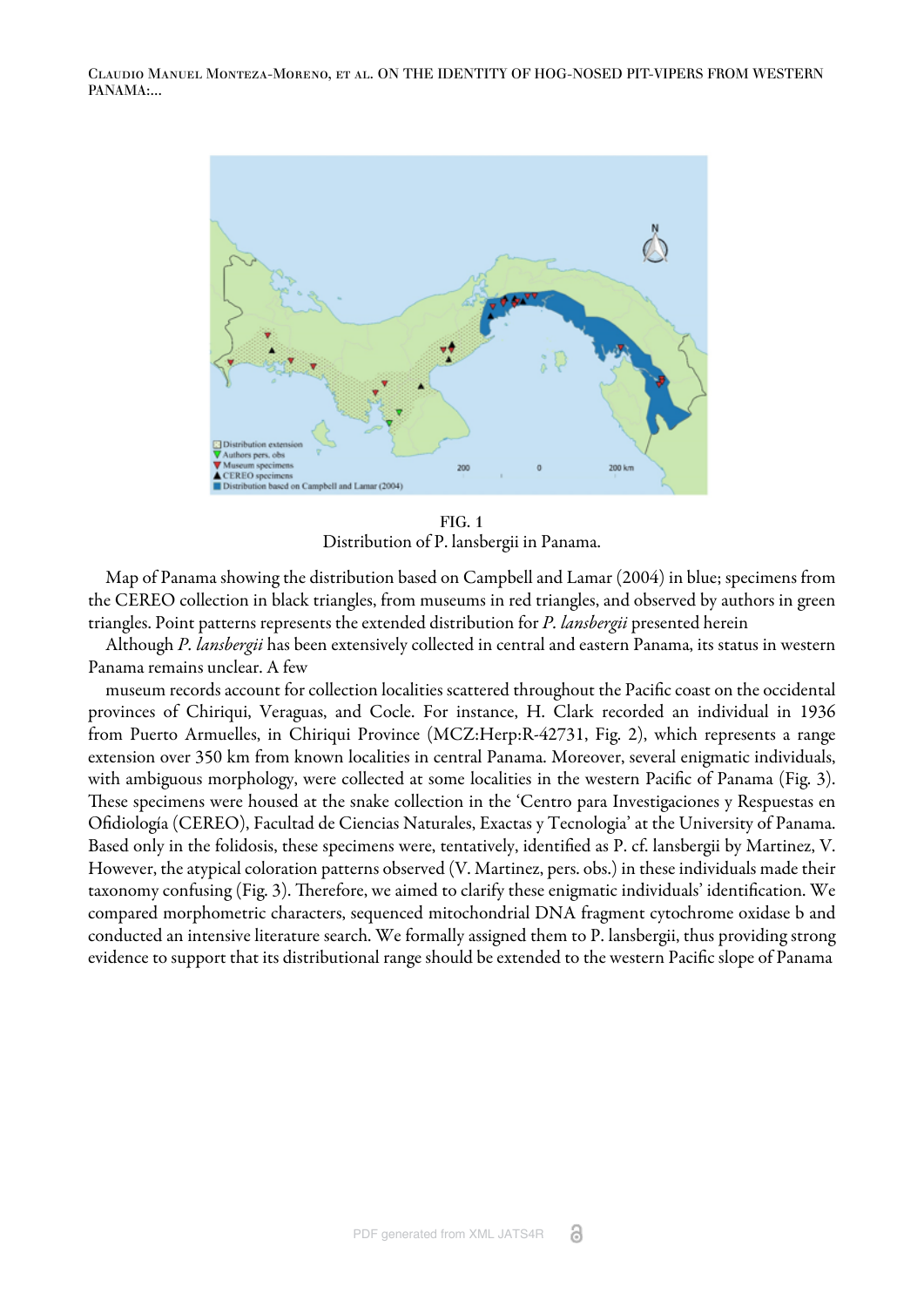<span id="page-3-0"></span>

FIG. 2 Specimen collected by H. Clark in Puerto Armuelles, Chiriqui (western Panama), with museum record MCZ:Herp:R-42731

<span id="page-3-1"></span>

FIG. 3 P. lansbergii specimens collected from central Panama (figs. 3B, C, D, G, H) and western Panama (figs. 3A, E, F, I)

## METHODS

We assessed the morphological traits that discriminate between *Porthidium lansbergii* from Panama and related species within the genus. We performed morphological analysis on 9 enigmatic *P. cf lansbergii* individuals held at the CEREO and compared them to 114 *Porthidium specimens* kept in the following institutions: California Academy of Science (CAS), Field Museum of Natural History, Chicago, IL (FMNH), Florida Museum of Natural History (FLMNH), University of Kansas Natural History Museum and Biodiversity Center (KU), Museum of Vertebrate Zoology, University of California, Berkeley (MVZ), Museo de Zoologia, Universidad de Costa Rica (MZUCR), and the National Museum of Natural History (NMNH).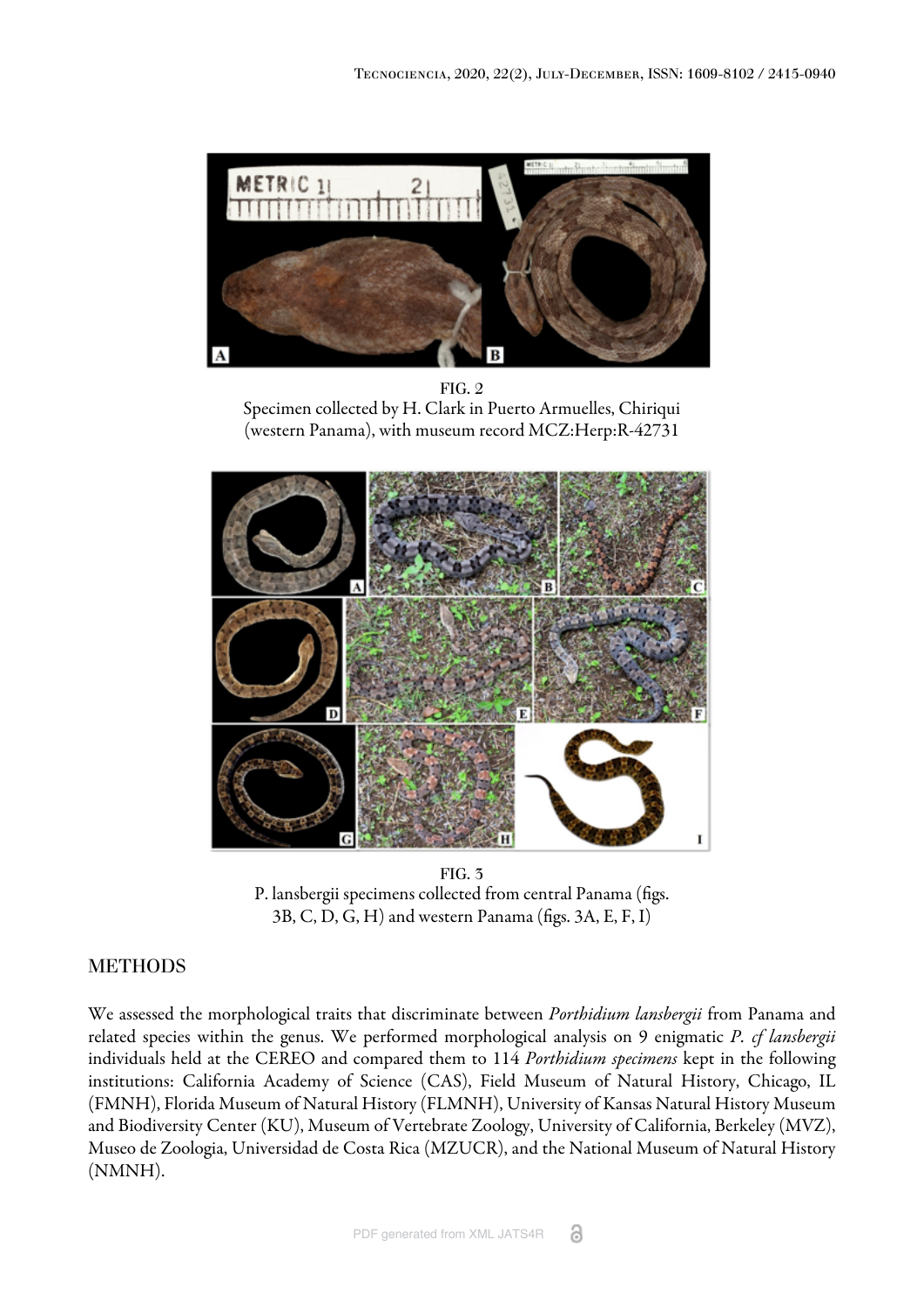Claudio Manuel Monteza-Moreno, et al. ON THE IDENTITY OF HOG-NOSED PIT-VIPERS FROM WESTERN PANAMA:...

In total, we included 4 P. lansbergii specimens from eastern Panama, 15

from central Panama, and 9 *P. cf lansbergii* from western Panama (see [Table 1](#page-4-0) for specimens' localities); 39 *P. ophryomegas*, 3 *P. volcanicum*, 3 P. porrasi, and 50 *P. nasutum* (see Table 2 for meristic data). For each specimen, we identified sex and counted the number of body blotches, as well as the number of the following scales: dorsal (at head, mid-body, and anal region), ventral, caudal, supralabial, infralabial, canthal and internasal. We also measured total body length and tail length (to the nearest 0.1cm). Sexual dimorphism in meristic characters was evaluated using parametric mean comparisons. We applied Principal Component Analysis (PCA) to the correlation matrix to determine the existence of patterns in scale meristic characters among populations of all Porthidium species included, as well as among specimens of *P. cflansbergii* and *P. lansbergii* to distinguish subpopulations. We implemented all statistical analyses in JMP Pro 13® [\(SAS](#page-11-4) [Institute Inc, 1989-2019\).](#page-11-4)

visualized with TreeView. In addition to our Panamanian samples (sequences for *P. lansbergii* specimens are available per request to the corresponding author), we included the following *Porthidium* sequences as ingroups or near outgroups (GenBank® accession numbers): *P*. *lansbergii* (DQ061206, central Panama) and (AY223582, Venezuela); *P.arcosae* (AF292575); P. dunni (DQ061218); *P*. *nasutum* (AY223579); *P*. *ophryomegas* (DQ061241, plus two individuals from Costa Rica housed at Instituto Clodomiro Picado); *P. porrasi* (DQ061211); and *P. yucatanicum* (DQ061215). In addition, sequences from Metlapilcoatlus nummifer (=mexicanus; AY223584), Atropoides. picadoi (DQ061197), Cerrophidion godmani (AY223578), *C*. *petlalcalensis* (DQ061202.1), and *C. tzotzilorum* (DQ061204) were assigned as outgroups.

<span id="page-4-0"></span>

| Voucher                | Region  | Locality                                       | Year  | Collector        |
|------------------------|---------|------------------------------------------------|-------|------------------|
| CEREO-120              | Central | Las Pavas, Arraijan, Panama Oeste province     | NA    | NA               |
| CEREO-213              | Central | Tocumen, Panama province                       | ΝA    | ΝA               |
| CAS-21061              | Central | Canal Zone, vic. Fort Clayton, Panama province | 1958  | "H.M. Smith"     |
| CAS-21062              | Central | Canal Zone, vic. Fort Clayton, Panama province | 1958  | "H.M. Smith"     |
| MVZ-78766              | Central | Chepo (9.16667, -79.1), Panama province        | 1964  | N. Gale          |
| FLMNH-39818            | Central | ΝA                                             | 1968  | Sam R. Telford   |
| FLMNH-74277            | Central | Canal Zone, Panama province                    | 1967  | D. Bruce Means   |
| FMNH-Chi-68051 Central |         | ΝA                                             | ΝA    | ΝA               |
| CEREO-112              | Central | San Juan de Pequeni, Pacora, Panama province   | ΝA    | ΝA               |
| CEREO-116              | Central | ΝA                                             | ΝA    | NA               |
| CEREO-118              | Central | E1 Palmar, Panama province                     | ΝA    | ΝA               |
| CAS-98362              | Central | Tocumen Airport (8.18333, -77.68333), Panama   | 1964  | "T.J. Papenfuss" |
|                        |         | province                                       |       |                  |
| FLMNH-39819            | Central | NA                                             | 1968  | Sam R. Telford   |
| KU-112588              | Central | Juan Diaz, Panama province                     | 1961  | NA               |
| KU-112576              | Central | 28 km ENE Parama City, Rio Pacora, Panama      | 1965  | NA               |
|                        |         | province                                       |       |                  |
| KU-112579              | Eastern | Rio Tuira at Rio Mono, Darien province         | 1965  | NA               |
| NMNH-140676            | Eastern | E1 Rea1 de Santa Maria, Darien province        | 1958  | J. Hardy         |
| MVZ-83442              | Eastern | Yaviza, Darien province                        | 1967  | C. M. Cavalier   |
| KU-112578              | Eastern | 3 km E E1 Real, Rio Tuira, Darien province     | 1965  | ΝA               |
| CEREO-109              | Western | Santiago, Veraguas province                    | ΝA    | ΝA               |
| CEREO-115              | Western | Puerto Frio, Penonome, Cocle province          | ΝA    | ΝA               |
| CEREO-235              | Western | Valle de Anton, Cocle province                 | ΝA    | ΝA               |
| CEREO-329              |         | Western Las Lomas, Boquete, Chiriqui province  | ΝA    | ΝA               |
| NMNH-129876            |         | Western Mojarras, Veraguas province            | 1951  | M. Stirling      |
| NMNH-297735            | Western | Cerro Colorado, Escopeta Camp, ca. 23 km NE    | 1969- | A. Forero        |
|                        |         | of San Felix, Chiriqui province                | 1980. |                  |
| FLMNH-127697           | Western | ΝA                                             | 1970  | Nicholas Nell    |
| KU-112580              |         | Western 5 km NW San Lorenzo, Chiriqui province | 1966  | NA               |

TABLE 1. Information of collection for P. lansbergii specimens from Panamá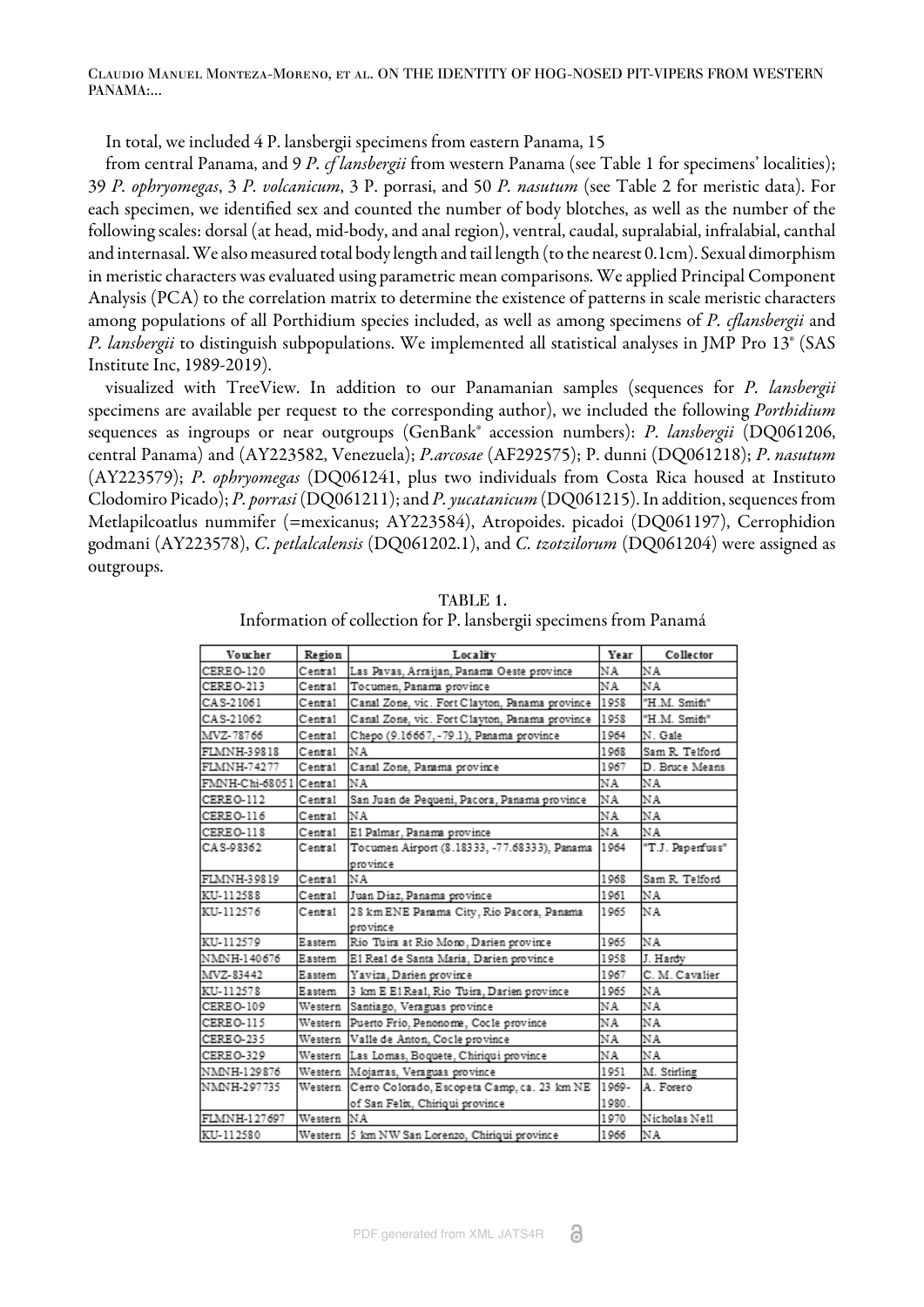#### TABLE 2.

<span id="page-5-0"></span>Data for meristic characters for the five Porthidium species included in this study. Species 1= P. nasutum, 2= P. ophryomegas, 3= P. lansbergii, 4= P. volcanicum, 5= P. porrasi; (1) ventral scales, (2) caudal scales, (3) head dorsal scales, (4), mid-dorsal scale (5) anal dorsal scale row, (6) supralabial scales, (7) infralabial scales, (8) canthal scale, (9) internasal scale, (10) gender (0= female, 1= male), (11) body blotches, (12) total body length (cm), and (13) tail length

| Museum Catalog    | Species | 1   | 2  | 3  | 4  | 5  | 6                       | 7      | 8 9          |    |   | 10 11 | 12                   | 13     |
|-------------------|---------|-----|----|----|----|----|-------------------------|--------|--------------|----|---|-------|----------------------|--------|
| MZUCR-109         |         | 143 | 28 | 25 | 23 | 19 | 10                      | 12     | ı            | 6  | ı | 30    | 515                  | 40     |
| MZUCR-110         | 1       | 130 | 27 | 25 | 23 | 10 | 10                      | 12     | ı            | 5  | 1 | 21    | 581                  | 6      |
| MZUCR-162         | 1       | 138 | 28 | 23 | 23 | 19 | 10                      | 12     | 1            | Ą, | 1 | 22    | 442                  | 4.5    |
| <b>MZUCR-1870</b> | ı       | 130 | 27 | 23 | 23 | 19 | ٥                       | 11     | ı            | 6  | 1 | 18    | 26                   | 36     |
| <b>MZUCR-2721</b> | 1       | 136 | 31 | 23 | 23 | 19 | $\overline{\mathbf{x}}$ | 10     | ı            | 6  | 1 | 28    | 340                  | 5.5    |
| MZICR-2739        | 1       | 130 | 34 | 23 | 23 | 23 | ٥                       | 11     | ı            | 4  | 1 | 25    | 31<br>4              | ç,     |
| MZUCR-2941        | 1       | 144 | 32 | 25 | 23 | 19 | 10                      | 12     | 1            | б  | 1 | 25    | 56.5                 | 6.5    |
| MZUCR-4647        | 1       | 139 | 28 | 23 | 23 | 19 | 9                       | 11     | 1            | 5  | 1 | 24    | 21.6                 | 1.8    |
| MZUCR-5743        | 1       | 145 | 27 | 25 | 23 | 19 | 10                      | 12     | 1            | 4  | 1 | 24    | 41.7                 | 4      |
| MZUCR-5998        | 1       | 144 | 30 | 27 | 25 | 21 | 10                      | 10     | 1            | ą  | 1 | 18    | うらら                  | 32     |
| MZUCR-6767        | 1       | 137 | 28 | 25 | 23 | 10 | 10                      | 12     | 1            | ş, | 1 | 21    | 341                  | 4<br>5 |
| <b>MZUCR-7238</b> | 1       | 130 | 27 | 23 | 23 | 19 | 10                      | 12     | ı            | Ŕ, | ٦ | າາ    | 48                   | 5<br>6 |
| MZUCR-10230       | 1       | 138 | 27 | 25 | 23 | 21 | ٥                       | 11     | ı            | Ę, | ı | 26    | 305                  | 4      |
| MZUCR-10304       | 1       | 143 | 31 | 93 | 23 | 21 | ٥                       | 11     | ı            | ş  | ı | 34    | 325                  | 48     |
| MZUCR-10305       | 1       | 197 |    | 25 | 25 | 21 | 10                      | 12     | ı            | Ę  | ī | 27    | 64.6                 | 66     |
| MZUCR-10362       | 1       | 131 |    | 25 | 25 | 21 | 10                      | 12     | ı            | 5  | 1 | 10    | 251                  | ٦      |
| MZUCR-10413       | ī       | 132 | 26 | 25 | 25 | 19 | ٥                       | 11     | <sub>1</sub> | 5  | ı | 22    | 344                  | 41     |
| MZUCR-11150       | 1       | 135 | 28 | 23 | 23 | 19 | 10                      | 12     | 1            | 5  | 1 | 27    | 498                  | 5.7    |
| MZUCR-12612       | 1       | 144 | 27 | 25 | 23 | 19 | 10                      | 12     | 1            | 5  | 1 | 25    | 53                   | 5.9    |
| MZUCR-12809       | 1       | 141 | 23 | 27 | 25 | 21 | 11                      | 13     | 1            | 5  | 1 | 20    | 584                  | 5.5    |
| MZUCR-13800       | 1       | 143 | 27 | 25 | 23 | 10 | 10                      | 12     | ı            | ş  | 1 | 25    | 483                  | 6<br>4 |
| MZUCR-13887       | 1       | 141 | 97 | 25 | 23 | 19 | ٥                       | 11     | ٦            | ą  | 1 | 31    | 5<br>61              | 6<br>٦ |
| MZUCR-14058       | 1       | 141 | 26 | 25 | 93 | 10 | ٥                       | ٦<br>٦ |              | 6  | 1 | 31    | 38                   | 43     |
| MZUCR-14131       | 1       | 148 | 30 | 25 | 23 | 21 | 10                      | 12     |              | 6  | 1 | 22    | 608                  | 65     |
| MZUCR-15328       | 1       | 134 |    | 23 | 23 | 19 | ٥                       | ٦<br>ı |              | 4  | ٦ | 21    | 465                  | 6      |
| MZUCR-15329       | 1       | 142 | 29 | 23 | 23 | 19 | 10                      | ٦<br>э | ı            | 6  | 1 | 18    | 586                  | 6.6    |
| MZUCR-15330       | 1       | 130 | 26 | 25 | 23 | 19 | 10                      | 12     | ٦            | Ę  | ٦ | 21    | 585                  | 5<br>6 |
| MZUCR-15331       | 1       | 142 | 28 | 25 | 23 | 19 | 10                      | 12     | 1            | б  | 1 | 23    | 62                   | 6.1    |
| MZUCR-15332       | 1       | 140 | 29 | 23 | 23 | 19 | 10                      | 12     | 1            | 5  | 1 | 23    | 523                  | 5.2    |
| MZUCR-16540       | 1       | 143 | 27 | 23 | 23 | 19 | 10                      | 12     | 1            | 5  | 1 | 25    | 61.5                 | 7      |
| MZUCR-16803       | 1       | 142 | 33 | 23 | 23 | 10 | 10                      | 12     | ı            | 6  | 1 | 70    | 35                   | 43     |
| MZUCR-17025       | ٦       | 130 | 27 | 95 | 23 | 19 | 11                      | 13     |              | Ę  |   | 24    | 462                  | 5<br>4 |
| MZUCR-19212       | ı       | 144 |    | 23 | 23 | 19 | 10                      | 12     | ı            | 6  |   | 20    | 533                  | ٩<br>5 |
| MZUCR-19821       | 1       | 141 | 28 | 25 | 23 | 19 | 10                      | 12     | ı            | 6  | 1 | 20    | В<br>٦               | R<br>ı |
| MZUCR-20780       | 1       | 136 | 25 | 23 | 23 | 19 | ٥                       | 11     | ı            | 6  | 1 | 22    | 223                  | າ ວ    |
| MZUCR-41          | 1       | 141 | 2R | ንና | 23 | 21 | ٥                       | 12     | ı            | R, | o | 32    | 44<br>4              | 4 8    |
| MZUCR-308         | 1       | 137 | 33 | 25 | 23 | 10 | ٥                       | 11     | ı            | 5  |   | 26    | 33<br>$\overline{4}$ |        |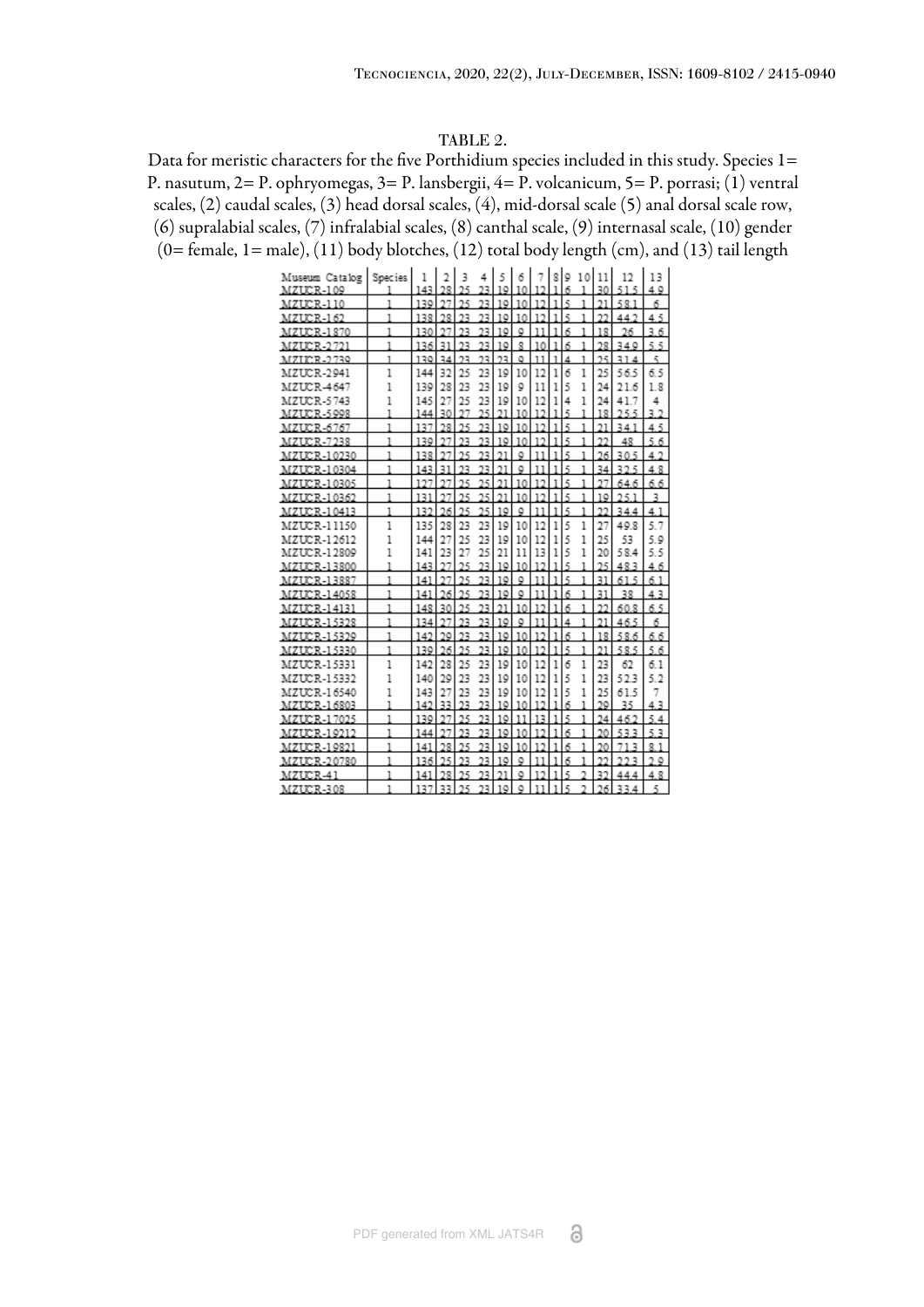| Museum Catalog Species |                |     |    | ٩  |     |    | 6  |    |                | 8 9 | 10             | 11 |          | 3              |
|------------------------|----------------|-----|----|----|-----|----|----|----|----------------|-----|----------------|----|----------|----------------|
| MZUCR-1431             |                | 135 | 31 | 25 | 23  | 10 | Q  | 11 | 1              | 5   |                | 19 | 33.6     | 5.5            |
| MZUCR-2722             | 1              | 136 | 29 | 25 | 25  | 21 | 10 | 12 | ı              | 5   | $\overline{2}$ | 19 | 35.1     | 45             |
| <b>MZUCR-2738</b>      | 1              | 137 | 29 | 23 | 23  | 19 | 9  | 11 | 1              | 5   | $\overline{a}$ | 25 | 33.8     | 5.1            |
| MZUCR-2940             | 1              | 140 | 29 | 25 | 23  | 10 | ٥  | 11 | 1              | 5   |                | 23 | 33<br>4  | 3.5            |
| MZUCR-2990             | 1              | 138 | 34 | 23 | 23  | 10 | 9  | 11 | <sub>1</sub>   | 6   | $\overline{2}$ | 27 | 39.5     | б              |
| <b>MZUCR-7584</b>      | 1              | 137 | 31 | 23 | 23  | 10 | 10 | 12 | ı              | 5   |                | 23 | 10       | າ າ            |
| <b>MZUCR-8552</b>      | 1              | 138 | 27 | 25 | 23  | 19 | 9  | 11 | 1              | 5   | $\overline{2}$ | 28 | 27       | 3.5            |
| MZUCR-10965            | ı              | 138 | 31 | 25 | 25  | 21 | 10 | 12 | ı              | 3   | 2              | 23 | 51       | 5.5            |
| MZUCR-12743            | 1              | 135 | 32 | 25 | 23  | 21 | 10 | 10 | ī              | 6   |                | 22 | 37 9     | 58             |
| MZUCR-15326            | 1              | 139 | 32 | 25 | 23  | 19 | 9  | 11 | 1              | 5   | 2              | 22 | 40.1     | 5.8            |
| MZLCR-15327            | ı              | 136 | 33 | 25 | 23  | 10 | ٥  | 11 | ı              | Ę,  | ŋ,             | 21 | 5<br>44  | 65             |
| MZUCR-17122            | 1              | 134 | 28 | 23 | 23  | 10 | 10 | 10 | ī              | 5   |                | 24 | 28 I     | 44             |
| MZUCR-17370            | 1              | 142 | 30 | 23 | 23  | 10 | ٥  | 11 | ı              | 5   |                | 21 | 30 R     | 50             |
| MZUCR-3411             | $\overline{a}$ | 168 | 35 | 25 | 25  | 19 | 9  | 11 | $\overline{a}$ | б   | 1              | 28 | 33.8     | 4.6            |
| MZUCR-7188             | $\overline{2}$ | 168 | 39 |    | 27  | 21 | 11 | 13 | Ĩ,             | 6   | 1              | 28 | 62<br>6  | 81             |
| MZUCR-7761             | 2              | 163 | 34 | 25 | 25  | 10 | ٥  | 11 | ŋ,             |     |                | 28 | 40 R     | ٢              |
| MZUCR-12357            | $\overline{a}$ | 160 | 40 | 25 | 25  | 10 | 10 | 12 | ŋ,             | 5   | 1              | 35 | 36<br>7  | 5<br>5         |
| MZUCR-13920            | $\overline{2}$ | 168 | 33 | 25 | 25  | 19 | 11 | 13 | $\overline{2}$ | 7   | 1              | 30 | 17.5     | 25             |
| MZUCR-15286            | 2              | 176 | 37 | 21 | 27  | 10 | 10 | 12 | ŋ,             | б   | ı              | 28 | າາ       | 4              |
| MZUCR-15289            | $\overline{2}$ | 174 | 33 | 25 | 25  | 19 | 10 | 12 | ٩              | 5   | 1              | 28 | 66.1     | 8              |
| MZUCR-15290            | $\overline{2}$ | 172 | 34 | 27 | 27  | 10 | 10 | 12 | ž,             | 6   | ı              | 28 | 78.8     | Q <sub>2</sub> |
| MZUCR-15291            | $\overline{2}$ | 173 | 27 | 25 | 25  | 19 | 11 | 11 | 2              | 6   | 1              | 30 | 67.4     | 8              |
| MZUCR-15292            | 2              | 165 | 35 | 25 | 25  | 19 | 10 | 11 | Ĩ.             | 6   | ı              | 29 | 73<br>в  | $Q_1$          |
| MZUCR-15293            | $\overline{2}$ | 175 | 34 | 27 | 97  | 19 | 11 | 12 | <sub>2</sub>   | 7   | 1              | 28 | 76.1     | Q <sub>1</sub> |
| MZUCR-15295            | $\overline{2}$ | 167 | 41 | 25 | 25  | 19 | 10 | 12 | 2              | 6   | 1              | 28 | 22       | 3.5            |
| MZIKR-15297            | 2              | 160 | 20 | 23 | 25  | 10 | ٥  | 11 |                | Ę.  | ı              | 20 | 22<br>4  | 39             |
| MZUCR-15299            | $\overline{2}$ | 181 | 36 | 25 | 27  | 19 | 11 | 13 | ž,             | 6   | 1              | 30 | 22<br>2  | 24             |
| MZUCR-15303            | $\overline{2}$ | 176 | 35 | 25 | 25  | 10 | 10 | 10 | ٩              | 6   | 1              | 30 | 87<br>ŋ, | 06             |
| MZUCR-18016            | $\overline{2}$ | 154 | 38 | 25 | 25  | 19 | 9  | 11 | 2              | 5   | 1              | 38 | 42       | 6              |
| MZUCR-18018            | 2              | 165 | 38 | 25 | 25  | 19 | 10 | 12 | 2              | 6   | 1              | 34 | 75.2     | 89             |
| MZUCR-19060            | $\overline{2}$ | 164 | 35 | 23 | 25  | 10 | ٥  | 11 | h              | 7   | ı              | 34 | 36.1     | 53             |
| MZUCR-180              | 2              | 160 | 26 | 25 | 25  | 19 | 10 | 12 | C)             | 5   | 2              | 34 | 22<br>5  | ٦<br>ı         |
| MZUCR-1034             | $\overline{a}$ | 160 | 38 | 27 | 25  | 21 | 10 | 12 | $\overline{a}$ | 6   | 2              | 36 | 33.5     | 5              |
| MZUCR-6998             | 2              | 163 | 39 | 25 | 23  | 10 | 10 | 12 |                | 6   | 2              | 48 | 47       | 6.7            |
| MZUCR-6999             | $\overline{2}$ | 167 | 42 | 25 | 25  | 19 | 11 | 11 | C)             | 5   | 2              | 42 | 48<br>2  |                |
| MZUCR-7762             | 2              | 166 | 33 | 25 | 25  | 10 | ٥  | 11 | ŋ,             | 5   | $\overline{2}$ | 33 | 18<br>4  | 3.5            |
| <b>MZUCR-8065</b>      | $\overline{2}$ | 166 | 39 | 25 | 25  | 19 | 11 | 13 | $\overline{2}$ | 6   | 2              | 43 | 52.7     | 8.8            |
| MZUCR-8592             | $\overline{2}$ | 164 | 41 | 25 | 25  | 10 | 10 | 12 | Ĩ.             | 6   | 2              | 34 | 50.2     | ٥              |
| MZUCR-13838            | $\overline{a}$ | 162 | 38 | 25 | 25  | 19 | 10 | 12 | h              | 6   | $\overline{2}$ | 38 | 33.6     | 5.2            |
| MZUCR-13919            | $\overline{2}$ | 161 | 35 | 25 | 25  | 19 | 10 | 10 | 2              | 5   | 2              | 33 | 17.7     | 3.5            |
| $MZIX:R-1410R$         | ŋ,             | 163 | 30 | 25 | 25  | 10 | ٥  | 11 | ŋ,             | ş,  | ŋ,             | 39 | 58       | 贝片             |
| MZUCR-14609            | 2              | 164 | 40 | 25 | 25  | 19 | 10 | 12 | h              | 5   |                | 48 | 50       | ٥              |
| MZUCR-15287            | $\overline{2}$ | 162 | 30 | 23 | 25. | 10 | ٥  | 11 | ŋ,             | 5.  | $\overline{2}$ | 36 | 64.6     | ٥              |

## CONTINUE TABLE 2.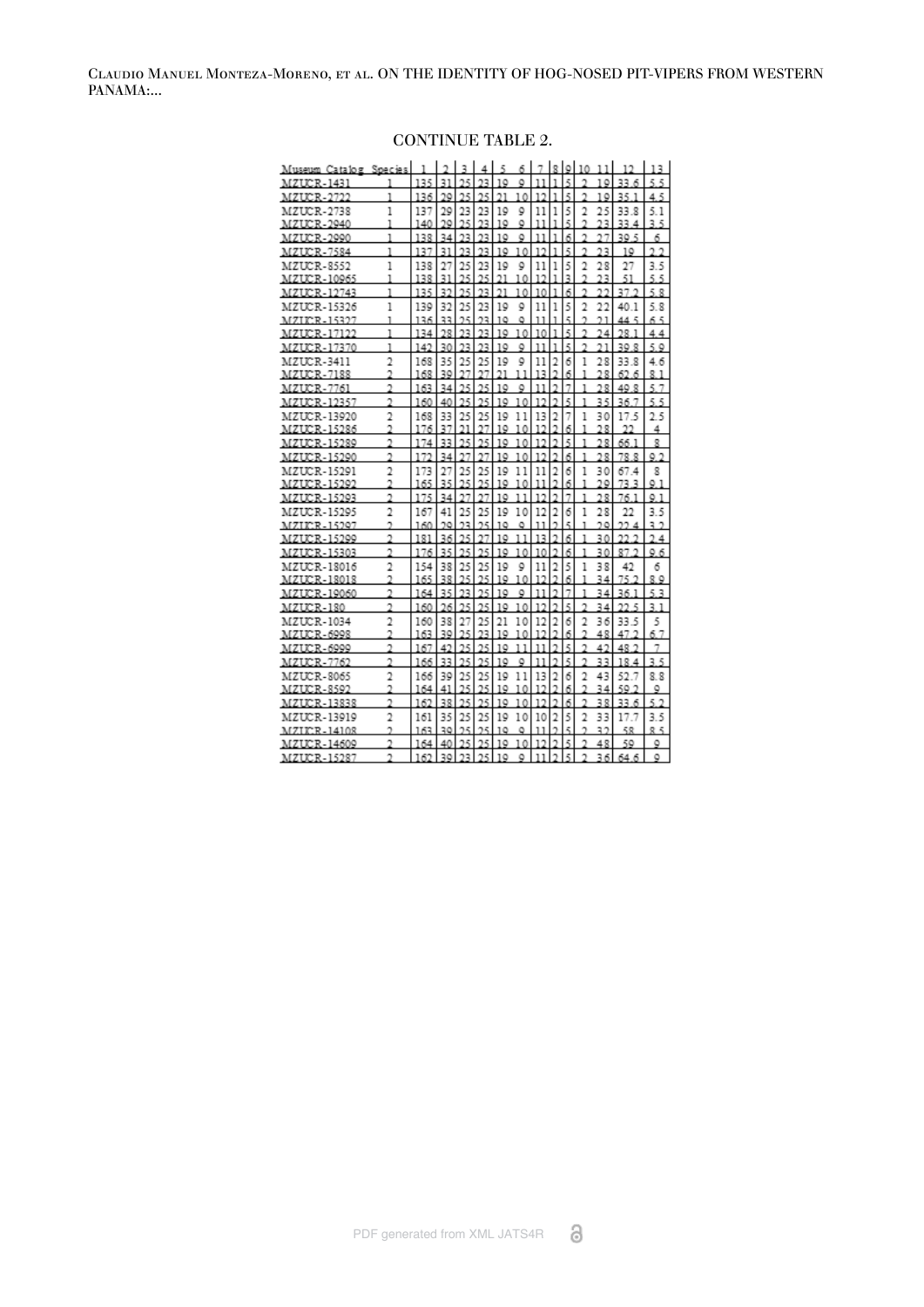| Museum Catalog | Species        | 1   | 2  | 3  | 4  | 5  | б  |         | 8              | 9 | 10             | 11      | 12                    | 13   |
|----------------|----------------|-----|----|----|----|----|----|---------|----------------|---|----------------|---------|-----------------------|------|
| MZUCR-15288    | $\overline{2}$ | 170 | 39 | 25 | 25 | 19 | 10 | 12      | $\overline{2}$ | 5 | $\overline{2}$ | 39      | 65.2                  | 9.1  |
| MZUCR-15294    | $\overline{2}$ | 166 | 39 | 25 | 23 | 19 | 10 | 12      | $\overline{a}$ | 6 | $\overline{2}$ | 39      | 68                    | 9.5  |
| MZUCR-15296    | $\overline{a}$ | 168 | 44 | 25 | 25 | 19 | 10 | 12      | $\overline{a}$ | 6 | $\overline{2}$ | 31      | 23                    | 32   |
| MZUCR-15298    | $\overline{2}$ | 153 | 35 | 25 | 25 | 19 | 10 | 12      | $\overline{2}$ | 7 | 1              | 24      | 26.3                  | 3.5  |
| MZUCR-15300    | $\overline{2}$ | 145 | 28 | 23 | 25 | 19 | 10 | 10      | $\overline{2}$ | 4 | $\overline{a}$ | 32      | 21.6                  | 3.8  |
| MZUCR-15301    | $\overline{2}$ | 167 | 42 | 25 | 25 | 19 | 10 | 12      | $\overline{2}$ | 6 | $\overline{2}$ | 35      | 75.2                  | 10.1 |
| MZUCR-15302    | $\overline{2}$ | 166 | 37 | 21 | 23 | 19 | 9  | 11      | $\overline{a}$ | б | $\overline{2}$ | 27      | 62.5                  | 8.6  |
| MZUCR-15476    | $\overline{2}$ | 166 | 37 | 25 | 25 | 19 | 10 | 10      | $\overline{2}$ | 7 | $\overline{2}$ | 33      | 70.9                  | 7.6  |
| MZUCR-20838    | $\overline{a}$ | 161 | 35 | 25 | 25 | 19 | 9  | 11      | $\overline{2}$ | 5 | $\overline{2}$ | 33      | 45.5                  | 6.6  |
| CEREO-109      | 3              | 153 | 26 | 25 | 25 | 19 | 9  | 11      | 1              | 5 | 1              | 18      | 54                    | 5    |
| CEREO-115      | 3              | 162 | 32 | 25 | 25 | 19 | 11 | 13      | 1              | 5 | 1              | 19      | 73                    | 7    |
| CEREO-120      | 3              | 155 | 28 | 25 | 25 | 19 | 9  | 11      | 1              | 5 | 1              | 19      | 62                    | 5    |
| CEREO-213      | 3              | 156 | 23 | 23 | 23 | 19 | 10 | 12      | 1              | 5 | 1              | 23      | 54                    | 4.2  |
| CEREO-235      | 3              | 164 | 32 | 23 | 23 | 19 | 9  | 11      | 1              | 5 | 1              | 21      | 52                    | 5.5  |
| CEREO-329      | 3              | 154 | 29 | 23 | 25 | 19 | 9  | 11      | 1              | 5 | 1              | 26      | 62                    | 5.3  |
| NMNH-129876    | 3              | 165 | 33 | 25 | 25 | 19 | 9  | 11      | 1              | 5 | 1              | 17      | 50.9                  | 4.8  |
| NMNH-297735    | 3              | 161 | 32 | 25 | 27 | 21 | 10 | 14      | 1              | 6 | 1              | 20      | 21.5                  | 22   |
| CAS-21061      | 3              | 154 | 29 | 27 | 27 | 21 | 10 | 12      | 1              | 6 | 1              | 20      | 55.8                  | 54   |
| CAS-21062      | 3              | 155 | 31 | 27 | 25 | 19 | 10 | 12      | 1              | 5 | 1              | 16      | 35.8                  | 3.2  |
| MVZ-78766      | 3              | 153 | 33 | 25 | 25 | 19 | 9  | 11      | 1              | 5 | 1              | 18      | 39.2                  | 4.8  |
| FLMNH-39818    | 3              | 156 | 29 | 27 | 27 | 21 | ٥  | 12      | ı              | 5 | ī              | 18      | 60.3                  | 51   |
| FLMNH-127697   | 3              | 150 | 31 | 27 | 25 | 19 | ٥  | 12      | ı              | 5 | ī              | 22      | 55.6                  | 47   |
| FLMNH-74277    | 3              | 154 | 20 | 25 | 25 | 10 | 10 | 12      | ı              | ٩ | ī              | 17      | 74 Q                  | 2.1  |
| KU-112579      | 3              | 150 | 30 | 25 | 25 | 21 | 11 | 14      | ı              | 7 | ı              | 18      | 23<br>$\mathcal{I}$   | 16   |
| KU-112580      | 3              | 162 | 33 | 25 | 25 | 19 | ٥  | 11      | ı              | 5 | ı              | 24      | 46.3                  | 4.7  |
| FMNH-Chi-68051 | 3              | 152 | 32 | 25 | 25 | 19 | 10 | 12      | ı              | 6 | ı              | 17      | 33<br>4               | 3.3  |
| CEREO-112      | 3              | 147 | 26 | 23 | 23 | 19 | ٥  | 11      | ı              | ş | Ĩ.             | 27      | 45.<br>7              | 4.5  |
| CEREO-116      | 3              | 154 | 29 | 25 | 27 | 19 | 10 | 12      | ı              | 5 | $\overline{2}$ | 21      | 51                    | 5.5  |
| CEREO-118      | 3              | 158 | 31 | 25 | 25 | 21 | 10 | 12      | ı              | 5 | $\overline{2}$ | 18      | 57                    | 5.5  |
| NMNH-140676    | 3              | 154 | 34 | 25 | 25 | 19 | ٥  | 12      | ı              | 5 | $\overline{2}$ | 18      | 45.9                  | 36   |
| CAS-98362      | 3              | 153 | 34 | 25 | 25 | 19 | ٥  | 10      | ı              | 6 | $\overline{2}$ | 19      | 25<br>ı               | 25   |
| MVZ-83442      | 3              | 157 | 34 | 23 | 25 | 19 | Q  | 11      | I.             | 5 | $\overline{a}$ | 15      | 31<br>4               | 3.3  |
| FLMNH-39819    | 3              | 155 | 34 | 23 | 23 | 19 | ٥  | 11      | ı              | 5 | $\overline{2}$ | 18      | 42<br>3               | 4.5  |
| KU-112588      | 3              | 149 | 31 | 25 | 25 | 19 | Q  | 11      | ı              | 5 | ŋ,             | 17      | 41<br>6               | 4.1  |
| KU-112578      | 3              | 158 | 34 | 27 | 25 | 17 | ٥  | 12      | ı              | 6 | $\overline{2}$ | 18      | 48.9                  | 4.2  |
| KU-112576      | 3              | 153 | 34 | 25 | 25 | 19 | ٥  | 10      | ı              | 4 | $\overline{2}$ | 19      | 38.4                  | 3.9  |
| MZUCR-11643    | 4              | 150 | 31 | 27 | 25 | 19 | 10 | 12      | ı              | 8 | ı              | 27      | 44<br>2               | 4.2  |
| MZUCR-11644    | 4              | 161 | 19 | 27 | 23 | 19 | ٥  | 11      | ı              | 6 | 1              | 24      | 45.<br>$\overline{4}$ | 3.4  |
| MZUCR-11642    | 4              | 157 | 35 | 27 | 25 | 21 | Q  | 11      | ı              | 7 | $\overline{2}$ | 28      | 25<br>5               | 26   |
| MZUCR-3310     | 5              | 144 | 27 | 25 | 25 | 21 | 10 | 12      | ı              | 5 | 1              | 19      | 70                    | 3.6  |
| MZUCR-3359     | 5              | 142 | 30 | 23 | 23 | 19 | Q  | 11      | 1              | 5 | $\overline{a}$ | $^{22}$ | 37.3                  | 3.9  |
| MZUCR-11479    | Ŕ,             | 140 | 31 | 25 | 23 | 21 |    | 10 12 1 |                | 7 | $\overline{2}$ | 21.     | 20<br>$\mathbf{L}$    | 21   |

#### CONTINUE TABLE 2.

#### **RESULTS**

*Porthidium lansbergi*i and *Porthidium cf lansbergii* from Panama show great variation in meristic characters ([Table 2](#page-5-0)). Briefly, ventral scales ranged, including both sexes, from 147 to 165 and caudal scales from 23 to 34. The mean ( $\pm$ S.E.) number of ventral scales is higher in females (157.3  $\pm$  1.0) than males (153.8  $\pm$  1.1), and the differences are statistically significant (Student  $t = 2.3$ ,  $df = 25$ ,  $p = 0.03$ ). Conversely, males tend to have a slightly higher mean number of subcaudals (32.1  $\pm$  0.8) than females (30.1  $\pm$  0.6), but the differences were marginally significant (Student t = 1.8, df = 25, p = 0.08). Males are slightly smaller (mean:  $42.7 \pm 2.9$ cm) than females (mean:  $47.2 \pm 3.6$  cm), with no significant differences in their total length (F1,22 = 0.99, p = 0.33). Overall, body size did not differ among *P. lansbergii* individuals (F2,22 = 2.30, p = 0.12).

Dorsal patterns of *P. lansbergii* consist mostly of pairs of rectangular blotches that are mostly arranged alternately, at each side of the vertebral line. However, in a few individuals, blotches are placed opposite to each other. Coloration pattern and body hue vary slightly among individuals ([Fig. 3\)](#page-3-1), but not clear differences in coloration were observed among individuals from eastern, central, or western Panama. The number of body blotches ranged from 15 to 34 [\(Table 2](#page-5-0)), but no differences were observed in this variable between sexes  $(F1,22 = 0.09, p = 0.76)$ , or among regions  $(F2,22 = 0.96, p = 0.39)$ . Intersupraoculars, canthals, and the number of dorsal scale rows showed the lowest variation in our *P. lansbergii* sample.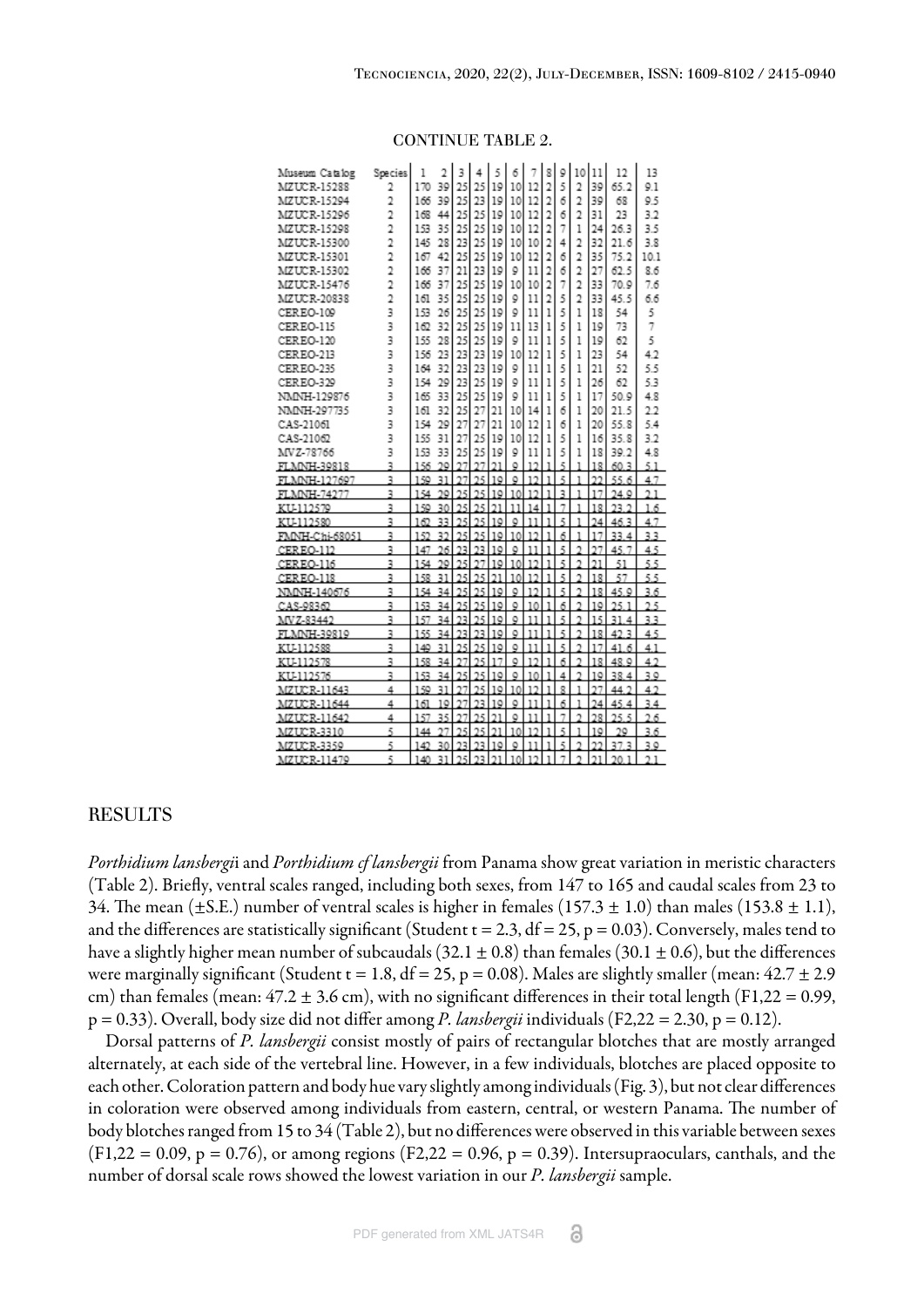Claudio Manuel Monteza-Moreno, et al. ON THE IDENTITY OF HOG-NOSED PIT-VIPERS FROM WESTERN PANAMA:...

A PCA performed over meristic characters allowed partial discrimination among some hog-nosed pit-viper species ([Fig. 4A](#page-8-0)). The first component accounts for 77.9% of the variance and mainly differentiated three groups: *P. ophryomegas, P. nasutum/P. porrasi, and P. lansbergii/P. volcanicum*. This component is correlated with ventral scale count ( $r = 0.92$ ), and less strongly with number of subcaudals ( $r = 0.24$ ), as well as the number of blotches ( $r = 0.28$ ). The second component is accounts for 15.9% of the variation and is mainly explained by the number of blotches (r = 0.91), separating *P. lansbergii* from other species. No discrimination between *P nasutum* and *P. porrasi*

<span id="page-8-0"></span>was possible from this data set; and *P. volcanicum* shares characteristics with *P. ophrymegas* and *P. lansbergii* [\(Fig. 4A](#page-8-0)). Our PCA results for *P. lansbergii* from Panama ([Fig. 4B\)](#page-8-0) accounted for 77% of the total variance with the first two components, suggesting a relatively high morphological overlapping among specimens from the three regions studied.



FIG. 4

Principal Component Analysis with Manhattan distance for all species in this study (A) (dark blue= *P. lansbergii; green= P. nasutum; purple= P. porrasi; black= P. ophryomegas; and red = P. volcanicum) and (B) only for P. lansbergii specimens* from Panama (Females=triangle, Males=squares; red=western, blue=central, orange=eastern Panama)

Our phylogenetic analyses recovered a partial phylogeny of *Porthidium* that is consistent with previous reconstructions of hog-nosed pit-viper phylogenies ([Fig. 5\)](#page-9-0). Briefly, an early divergence produces two main clusters, one including *P. dunni* and *P. ophryomegas*, and the other includes *P. yucatanicum* as the sister taxon of a clade including *P. nasutum/P. porrasi* and *P. lansbergii*. Further, *P. lansbergii* comprises a monophyletic group that includes both western, central and eastern Panama specimens, as well as the individual from Venezuela. Therefore, the enigmatic western Panama specimens are identified as members of this species.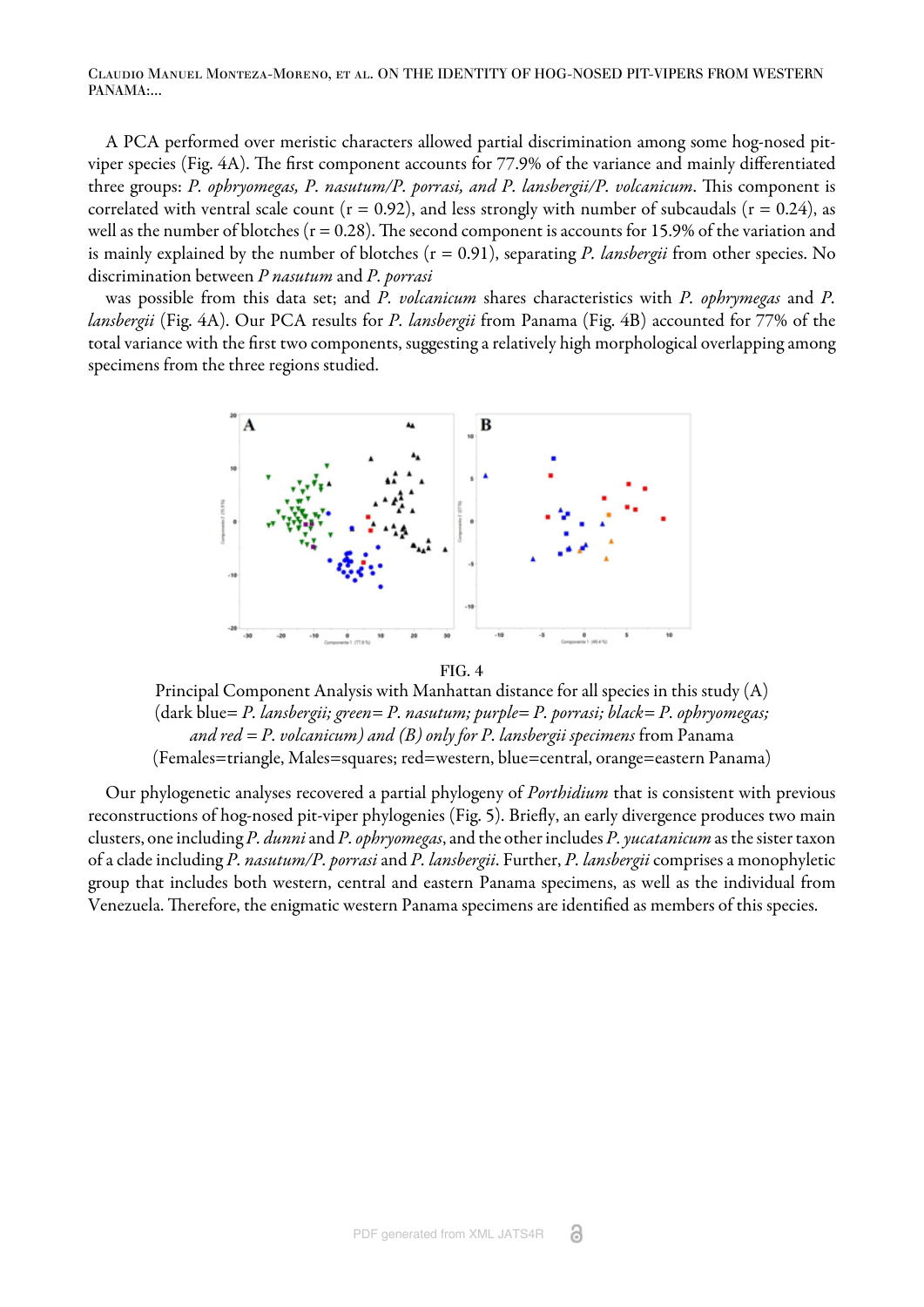<span id="page-9-0"></span>

Phylogram Phylogenetic tree constructed based on Bayesian inference

## DISCUSSION AND CONCLUSIONS

[Campbell and Lamar \(1989](#page-10-3), [2004\)](#page-11-0), and [Kohler \(2003\)](#page-11-1) provided several records of *P. lansbergii* in Panama as part of their claim that it was restricted to the central and eastern half of the country. [Ray and Knight](#page-11-5) [\(2013\) c](#page-11-5)onsidered the distribution of *P. lansbergii* throughout the Pacific slope of Panama, but localities or records were not given. Our extensive literature search recovered records, omitted in previous reviews, of this species from the western Pacific slope of Panama. For instance, [Dunn \(1949\)](#page-10-4) mentioned specimens described as Bothrops (=*Porthidium*) *lansbergii* collected in localities within the Cocle-Herrera region. Recently, the species was reported by [Martínez-Cortés et al \(2005\)](#page-11-6) in 'El Montuoso' Forest Reserve in the Herrera province and by Monteza-Moreno, C. M. (pers. obs., 2017) in the locality of Mariato, Veraguas Province. Furthermore, museum records and new collections of

individuals show that this species inhabit in the provinces of Chiriqui and Veraguas. The distribution of the nominal P. lansbergii in Lower Central America extends to the western Pacific of Panama [\(Fig. 1](#page-2-0)). Thus, since our records lie near the border of Costa Rica, the species could potentially occur there.

Despite putative differences in coloration patterns, we cannot distinguish enigmatic individuals from those identified as *P. lansbergii* from central and eastern Panama based in scutellation. In addition, our phylogenetic analysis clearly supports the monophyly of *P. lansbergii* from Panama, and does not provide any evidence for the existence of multiple lineages within the nominal species in this country. However, our dataset does not include specimens from the entire distribution range of *P. lansbergii* and the fact that the species shifts its distribution from the Pacific slopes in Panama to the Atlantic in Colombia up to Venezuela is interesting and warrants further scrutiny.

Two other members of Porthidium are also know to occur in Panama: *P. nasutum*, and *P. volcanicum*. The first one inhabits the humid environments along the Caribbean lowlands and piedmonts, crossing to the Pacific side in Darien; therefore, it is allopatric to *P. lansbergii* populations. Porthidium. volcanicum, a species ostensibly endemic to a small area in Costa Rica, was reported in Boquete, Chiriquí, in western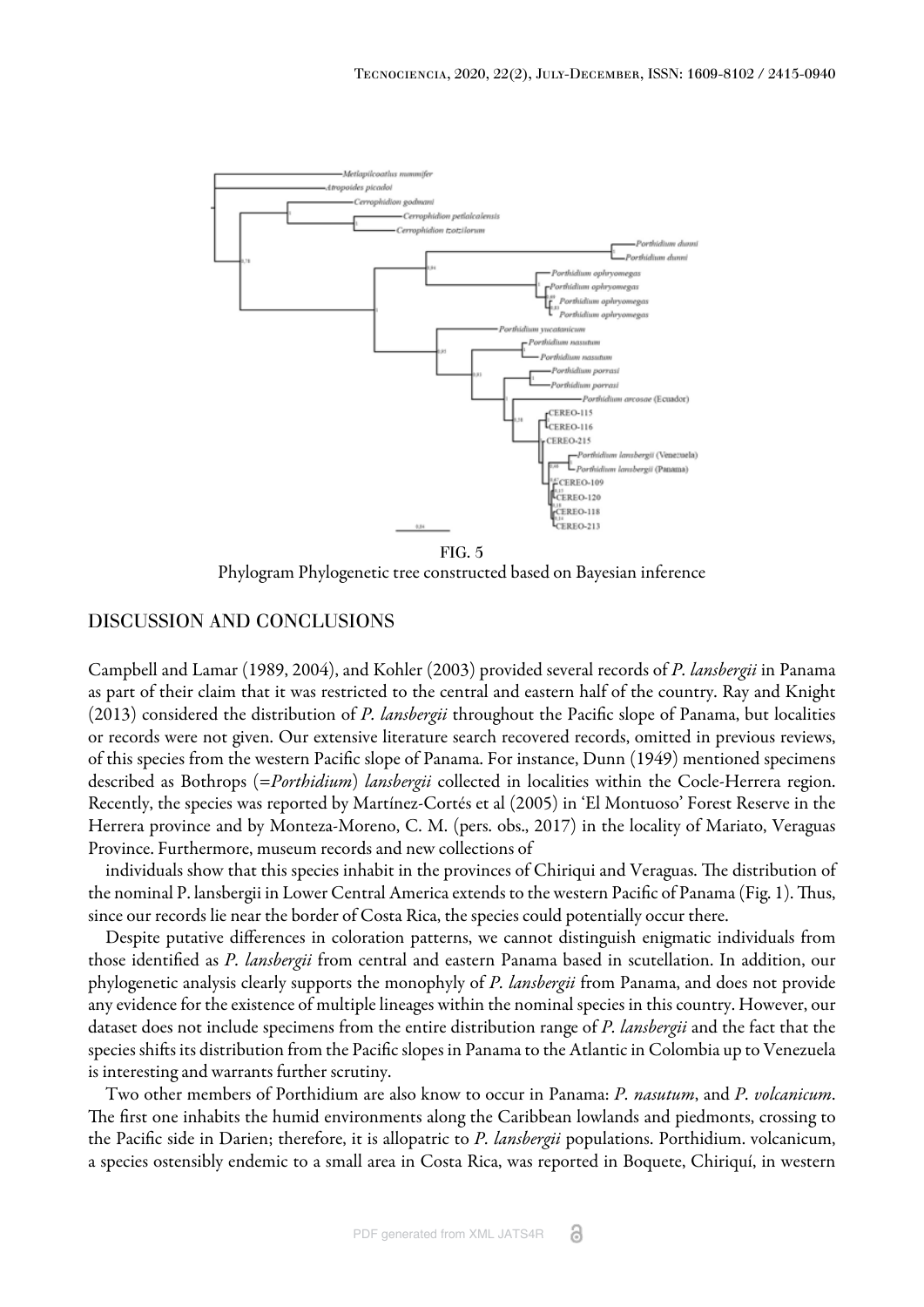Claudio Manuel Monteza-Moreno, et al. ON THE IDENTITY OF HOG-NOSED PIT-VIPERS FROM WESTERN PANAMA:...

Panama ([Dwyer and Van den Burgh, 2012\)](#page-11-7). It is likely that this species can be sympatric with *P. lansbergii*; however, further studies are required to depict distribution ranges for both species.

Our data showed that ventral scale counts and number of blotches are sufficient to distinguish among hognosed pit-vipers' species. Differences in ventral scales, and subtle color variation, were used to distinguish three subspecies of Porthidium lansbergii ([Roze, 1959;](#page-11-8) Peters, 1968; [Sandner-Montilla, 1989;](#page-11-9) [Fuentes](#page-11-10) [and Rodriguez 1997](#page-11-10)). However, our data suggest a great variation in meristic characters, including a higher ventral scale range than considered in these studies. Additional studies are highly recommended for a comprehensive understanding of the variability in morphological traits across the species geographic distribution. Moreover, since the species occurs in

seasonally-dry and humid environments along its distribution, it is possible that variation in scutellation characters results from environmentally driven effects, as it has been observed in other wide ranged snakes. For instance, [Saldarriaga-Córdoba et al. \(2009\)](#page-11-11) found that geographic variation of dorsal blotches, ventral scales and other meristic characters in Bothrops asper correlates to external factors, such as latitude, the number of dry months, and precipitation. P. lansbergii, as well as P. nasutum which also shifts its distribution from the Atlantic into the Pacific in eastern Panama down to Ecuador, provides an ideal opportunity to understand morphometric responses to environmental variables.

#### **ACKNOWLEDGEMENTS**

We thank Nimiadina Herrera, Oris Sanjur, and Ángel Aguirre for logistic support in the Smithsonian Tropical Research Institute molecular lab and library; Criselda Castillo and Alonso Santos from the University of Panama for helping with technical support and photographing the specimens; Fabián Bonilla for logistic support during C.M.M-M. visits to Costa Rica and Monica Saldarriaga for helping with the Bayesian phylogenetic analysis. We are grateful to the University of Panama, Smithsonian Tropical Research Institute, and especially Anthony Coates for the funding provided for this research, including research supplies and visits to the National Museum of Natural History in Washington DC, American Museum of Natural History in New York, and the 'Museo de Zoologia' of the University of Costa Rica in San Jose. We also like to acknowledge each of the institutions/museums, the curators, and especially to the Herpetology Division at the Museum Support Center of the NMNH for all support provided with the logistic to borrow specimens from the different museums and during C.M.M-M visits to the museum. This project was approved by the Vice-chancellor of Research and Grad Studies of the University of Panama, with registration code: VIP-01-04-00-05-2011-13.

#### **REFERENCES**

- <span id="page-10-3"></span>Campbell, J. A. & W. W. Lamar. 1989. The venomous reptiles of Latin America. Cornell University Press, Ithaca, New York, United States.
- <span id="page-10-2"></span>Campbell, J. A., D. R. Frost, & T. A. Castoe. 2019. New generic name for jumping pitvipers (Serpentes: Viperidae). Revista Latinoamericana de Herpetologia 2: 52:53.
- <span id="page-10-1"></span>Castoe, T., M. Sasa, & C. L. Parkinson. 2005. Modeling nucleotide evolution at the mesoscale: The phylogeny of the Neotropical pitvipers of the Porthidium group (Viperidae: Crotalinae). Molecular Phylogenetics and Evolution 37: 881-898.
- Chippindale, P.T., A. H. Price, J. J. Wiens, & D. M. Hillis. 2000. Phylogenetic relationships and systematics revision of central Texas hemidactyliine plethodontid salamanders. Herpetological Monographs 14: 1-80.
- <span id="page-10-0"></span>Cope, E. D. 1871. Ninth contribution to the herpetology of tropical America. Proceedings of the Academy of Natural Sciences Philadelphia, 23: 200-224.
- <span id="page-10-4"></span>Dunn, E. R. 1949. Relative abundance of some Panamanian snakes. Ecology 30(1): 39-57.